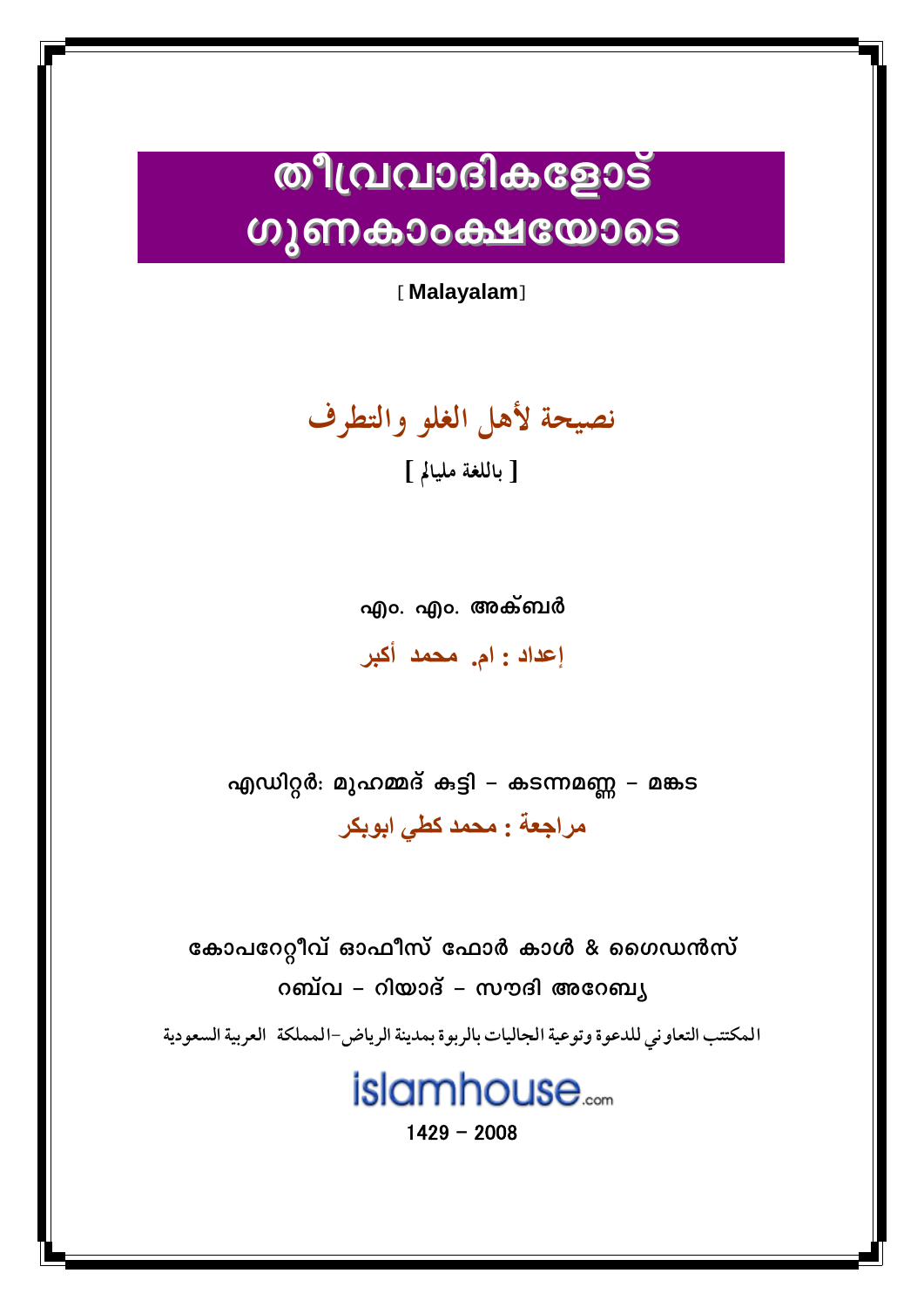പ്രകൃതി മതമാണ് ഇസ്ലാം. മനുഷ്യപ്രകൃതിയോട് പൂർണ്ണമായി പൊരുത്തപ്പെടുന്ന ദർശനം. പ്രകൃതി വിരുദ്ധമായ നിർദ്ദേശങ്ങളൊന്നും ഇസ്ലാമിലില്ല. ഏക ദൈവാരാധനയും പരലോക ബോധനവും ദൈ്വിക മാർഗദർശന പ്രകാരമുള്ള ജീവിതവും സ്വച്ഛമായ മനു ഷ്യപ്രകൃതിയുടെ സ്വാഭാവികമായ തേട്ടങ്ങളാണ്. പ്രകൃ തിയുടെ തേട്ടങ്ങളോട് പുറംതിരിഞ്ഞു നിൽക്കാൻ മനു ഷ്യരെ പ്രേരിപ്പിക്കുന്നത് പിശാചാണ്. പൈശാചിക പ്രലോഭനങ്ങളിൽ നിന്ന് രക്ഷപ്പെട്ടുകൊണ്ട് പ്രകൃതി യുടെ തേട്ടങ്ങളോട് സൃഷ്ടിപരമായി പ്രതികരിക്കുവാ നാണ് ഇസ്ലാം ആവശ്യപ്പെടുന്നത്. അതിരുകവിഞ്ഞ ആത്മീയതയും ജീർണ്ണമായ ഭൗതികതയും മനുഷ്യ പ്രകൃതിയുമായി പൊരു്ത്തപ്പെടുന്നതല്ല. ആത്മീയതയു ടെ പേരിൽ ജീവിത നിഷേധം പഠിപ്പിക്കുന്ന മതാശയ ങ്ങളെ ഇസ്ലാം തിരസ്കരിക്കുന്നു.

( لاَ تَغْلُواْ فِي دِينكُمْ ) ( النساء : ١٧١ )

അതിരുകവിയരുത്'' (4:171) എന്നാണ്  $\cdot$ 'മതത്തിൽ വിശുദ്ധ ഖുർആനിന്റെ അനുശാസന.

അതിരുകവിയൽ ആപത്താണെന്നും അതാണ് പൂർവസമുദായങ്ങളെ നശിപ്പിച്ചതെന്നും അന്തിമ പ്രവാ ചകൻ മുന്നറിയിപ്പ് നൽകുകയും ചെയ്തിട്ടുണ്ട്.

(قَالَ رَسُولُ اللَّهِ صَلَّى اللَّه عَلَيْهِ وَسَلَّمَ وَإِيَّاكُمْ وَالْغُلُوَّ فِي الدِّينِ فَإِنَّمَا هَلَكَ

مَنْ كَانَ قَبْلَكُمْ بِالْغُلُوِّ فِي الدِّينِ) (ابن ماجه والنسائي وأحمد)

റസൂൽ(സ) പറയുകയുണ്ടായി: 'മതത്തിൽ അതിര് സൂക്ഷിക്കുക, നിങ്ങൾ കവിയുന്നതിനെ നിങ്ങളുടെ മുൻഗാമികൾ നശിക്കവാൻ കാരണം അവരുടെ മത (ഇബ്നമാജ, കവിഞ്ഞതായിരുന്ന്.' ത്തിൽ അതിര് നസാഇ, അഹമദ്)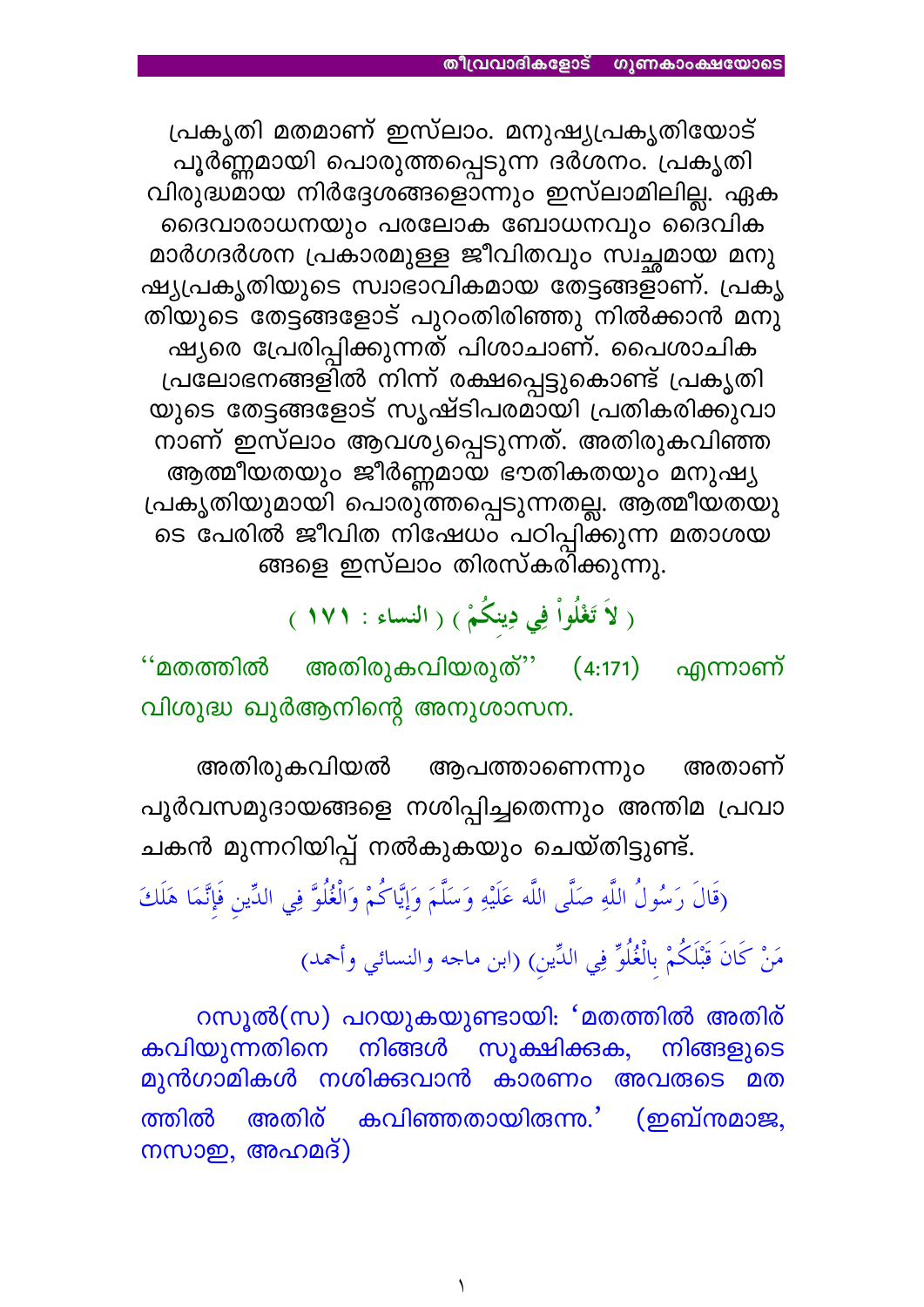തന്റെ സമുദായത്തിൽ ഉണ്ടാകുവാൻ പോകുന്ന തീവ്രവാദത്തെക്കുറിച്ചും അത്തരം തീവ്രവാദികൾ മത നിന്ന് പുറത്തുപോകുന്നവരായിരിക്കുമെന്നും ത്തിൽ മുഹമ്മദ് നബി (സ) പ്രവചിച്ചതായി കാണാം.

(قَالَ رَسُولُ اللَّهِ صَلَّى اللَّه عَلَيْهِ وَسَلَّمَ مَنْ قُتِلَ تَحْتَ رَايَةٍ عِمِّيَّـــةٍ يَـــدْعُو

عَصَبِيَّةً أَوْ يَنْصُرُ عَصَبِيَّةً فَقِتْلَةٌ جَاهِلِيَّةٌ ) (مسلم)

റസൂൽ(സ) പറയുകയുണ്ടായി: 'വർഗീയതയെ സഹായിക്കവാനോ, വർഗീയതയിലേക്ക് ക്ഷണിക്ക വാനോ വേണ്ടി അവ്യക്തമായ കൊടിക്ക് കീഴിൽ ആ <mark>രെങ്കിലും കൊല്ലപ്പെടുകയാണെങ്കിൽ അത് ജാഹിലിയ്യാ</mark> മരണമാകുന്നു. (മുസ്ലിം)

മുഹമ്മദ് നബി (സ)ക്കു ശേഷം മുസ്ലിം ലോക ത്ത് ഭിന്നിപ്പ് ഉൽഘാടനം ചെയ്തവർ പ്രവാചക വചന ത്തിന്റെ പൂർത്തീകരണമെന്നോണം ഖുർആൻ വചന ങ്ങളെ ്ദുർവ്യാഖ്യാനിച്ചുകൊണ്ടാണ് തങ്ങളുടെ ആശ യ പ്രചാരണത്തിന് ശ്രമിച്ചത്. അവിടെ നിന്ന് ഇന്നോ ളമുണ്ടായിട്ടുള്ള വ്യതിയാനക്കാരെല്ലാം ഖുർആനും സു ന്നത്തുമാകുന്ന പ്രമാണങ്ങളെ സന്ദർഭത്തിൽ നിന്ന് അടർത്തിയെടുത്ത് അവതരിപ്പിച്ചും തങ്ങൾ നേരത്തെ ത്തന്നെയുണ്ടാക്കിയ ആശയങ്ങൾക്കനുസൃതമായി പ്രമാണങ്ങളെ വിളക്കിച്ചേർത്തും കൊണ്ടാണ് മുസ് ലിം ലോകത്ത് നിലനിന്നത്. ഇസ്ലാമിക പ്രമാണങ്ങളെ മനസ്സിലാക്കുവാൻ പ്രയോഗിക്കേണ്ട മാനദണ്ഡമെന്താ യിരി്ക്കണമെന്ന ഗൗരവതരമായ ചർച്ചകൾക്ക് പണ്ഡിത സാക്ഷ്യം വഹിച്ച സാഹചര്യമിതായിരുന്നു. ലോകം അവരവർക്ക് തോന്നിയ രൂപത്തിൽ ഓരോരുത്തരു<del>ം</del> പ്രമാണങ്ങളെ മനസ്സിലാക്കുകയാണോ അതല്ല അവ യെ മനസ്സിലാക്കുന്ന്തിനായി നിയതമായ വല്ല് രീതി ശാസ്ത്രവുമുണ്ടായിരിക്കേണ്ടതുണ്ടോ എന്നതാണ് കാ തലായ പ്രശ്നം. ഓരോരുത്തരും അവരവർക്ക് തോന്നി യ രീതിയിൽ പ്രമാണങ്ങളെ മനസ്സിലാക്കുകയും തങ്ങ ൾ മനസ്സിലാക്കിയ രീതിയിൽ കടമകൾ അനുഷ്ഠിക്കു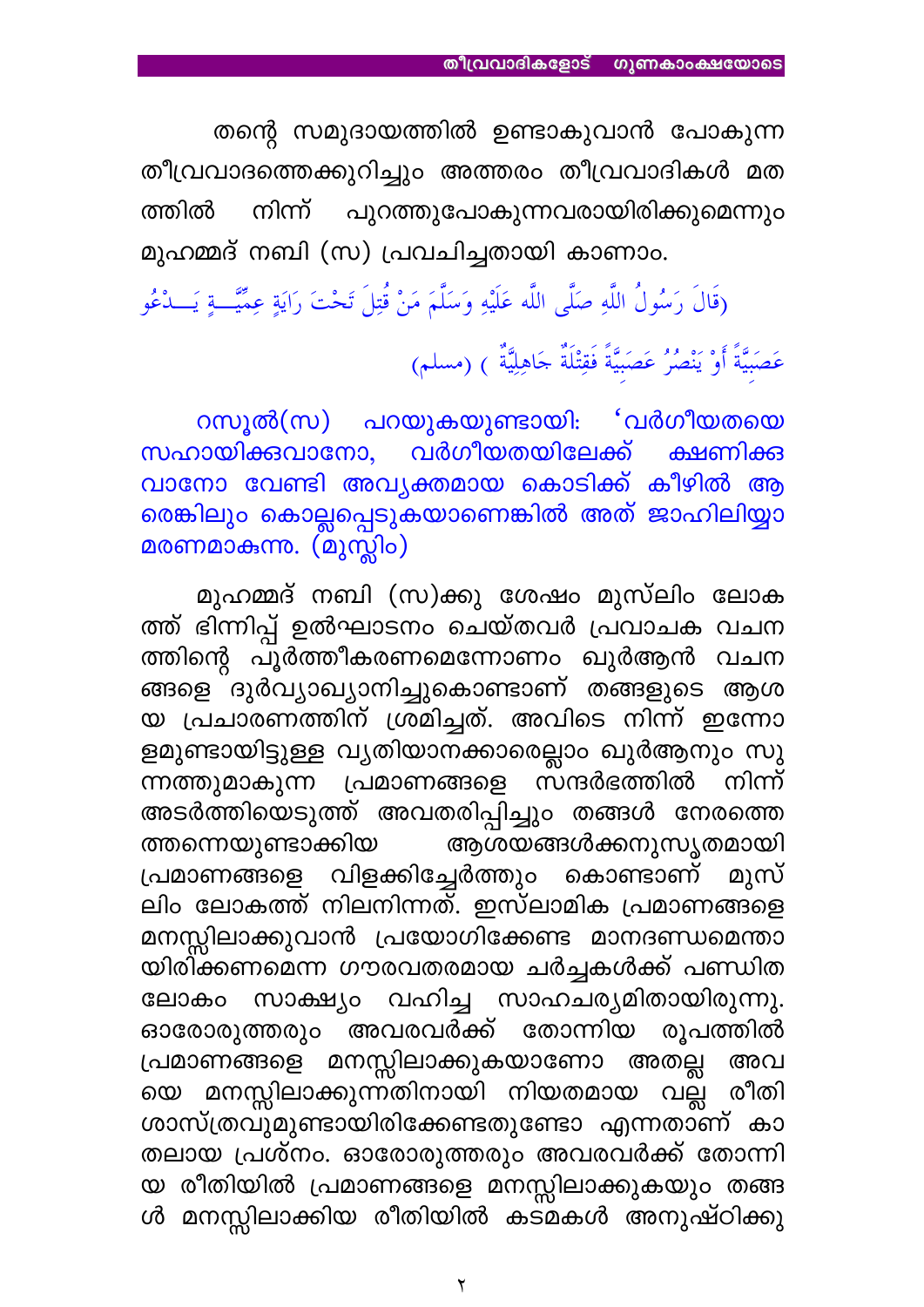കയും ചെയ്താൽ ഓരോരുത്തർക്കും അവരവരുടേതാ യ 'സ്വകാര്യ മതം' ഉണ്ടാവുകയായിരിക്കും ഫലം. മുഹമ്മദ് നബി (സ)യിൽ നിന്ന് നേർക്കുനേരെ മതം പഠിച്ചവരാണ് സ്വഹാബിമാർ. അല്ലാഹുവിന്റെ സംതൃപ് തിക്കു പാത്രമായവർ എന്ന് ഖുർആൻ തന്നെ പറഞ്ഞി ട്ടുവർ. ഉത്തമ തലമുറകളെന്ന് പ്രവാചകനാൽ വിശേ ഷിപ്പിക്കപ്പെട്ടവരാണ് ആദ്യത്തെ മൂന്ന് തലമുറകളിലു ള്ളവർ. അല്ലാഹുവിന്റെയും ദൂതന്റെയും അംഗീകാരം \_\_<br>ലഭിച്ചിട്ടുള്ള<sup>്</sup> ആദിമതല്മുറകളിലുള്ളവർ. അല്ലാഹുവി ന്റെയും ദൂതന്റെയും അംഗീകാരം ലഭിച്ചിട്ടുള്ള് ആദിമ തല്മുറകളിലുള്ളവർ പ്രമാണങ്ങളെ മനസ്സിലാക്കുവാൻ സ്വീകരിച്ച രീതിശാസ്ത്രം തന്നെയായിരിക്കണം എക്കാ ലഘട്ടത്തിലെയും വിശ്വാസികൾ അനുധാവനം ചെയ്യേ ണ്ടതെന്ന് പറയുന്നത്, അത് അല്ലാഹുവിന്റെയും അന്തി മ പ്രവാചകന്റെയും അംഗീകാരത്തിന് പാത്രമായതു കൊണ്ടാണ്. പ്രമാണങ്ങളെ മനസ്സിലാക്കുവാനും അനു ധാവനം ചെയ്യുവാനും ആദിമ ത്ലമുറക്കാർ സ്വീകരിച്ച രീതിശാസ്ത്രം തന്നെ നിഷ്കൃഷ്ടമായി അനുധാവനം ചെയ്യുവാൻ നാം സന്നദ്ധരായാൽ യാതൊരുവിധ വ്യ തിയാനങ്ങൾക്കും പിന്നെ നമ്മെ സ്വാധീനിക്കാൻ ആവി ല്ല. വ്യതിയാനങ്ങൾ മതത്തിൽ നിന്ന് പുറംതള്ളപ്പെടുന്ന പരിണിതിയിലെത്താതിരിക്കുവാൻ ഈയൊരു ്രീതി ശാസ്ത്രത്തിൽ തന്നെ അള്ളിപ്പിടിക്കുകയാണ് വിശ്വാ സികൾ ചെയ്യേണ്ടത്.

ഇസ്ലാമിക സമൂഹത്തെ മാർഗഭ്രംശങ്ങളിലേക്ക് വ്യതിചലിപ്പിച്ചത് തീവ്രവാദമായിരുന്നുവെന്ന് നാം മന സ്സിലാക്കി. തീവ്രവാദം ഇസ്ലാമിന്റെയോ മുസ്ലിംകളു ടെയോ സൃഷ്ടിയല്ല. പ്രത്യുത ശത്രുക്കളുടെ മസ്തി ഷ്കത്തിൽ നിന്നാണ് ഉയിർകൊള്ളുന്നതെന്ന് ചരിത്ര ത്തിലൂടെ സൂക്ഷ്മാന്വേഷണം നടത്തിയാൽ ബോധ്യമാ കും. 'മുസ്ലിംകൾ ഭീകരരാണ്' എന്ന പ്രമാണത്തിനു പിന്നിൽ ഇസ്ലാമിന്റെ ശത്രുക്കളാണെന്ന കാര്യത്തിൽ പക്ഷാന്തരമില്ല. അപ്പോൾ പിന്നെ മുസ്ലിംകളെ ഭീകര

 $\mathbf{\tilde{r}}$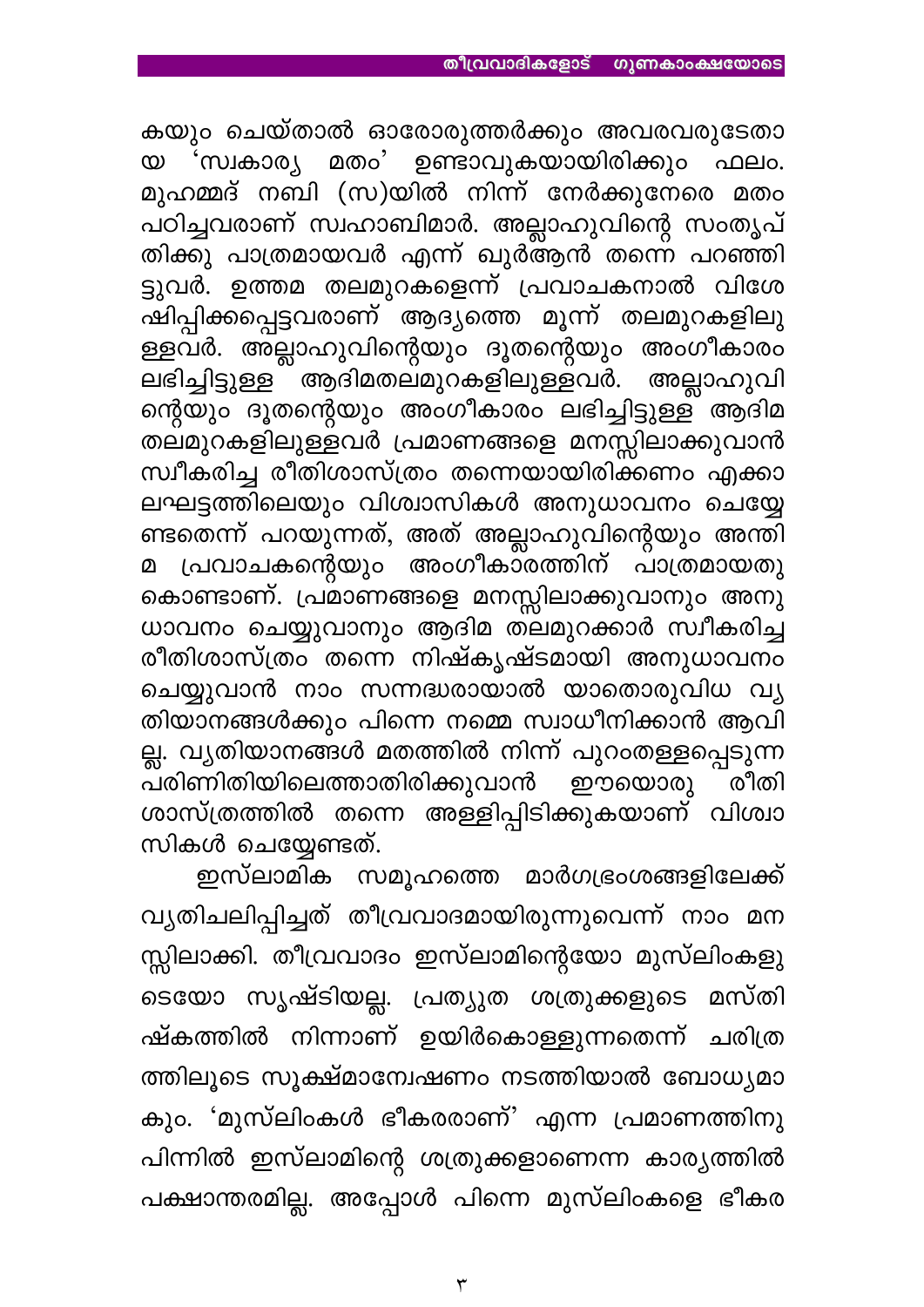ബോധപൂർവ്വം പരിശ്രമിക്കുന്നവരോ? രാക്കുവാൻ ഇസ്ലാമിന്റെ ശത്രുക്കളോ, അവരുടെ കയ്യിലെ പാവക ളോ, അറിയാതെ അവരുടെ കയ്യിലകപ്പെട്ട ഇരകളോ ആണ് മുസ്ലിംകളെ തീവ്രവാദികളാക്കുവാൻ ശ്രമിക്കു ന്നതെന്ന് വ്യക്തം. മുസ്ലിംകളെ ഭീകരരാക്കിത്തീർക്കു വാൻ ശ്രമിക്കുന്നവർ അതുമൂലം രണ്ടുതരം നേട്ടങ്ങ ളാണ് പ്രതീക്ഷിക്കുന്നത്. ഒന്ന്, ഇസ്ലാമിക ദർശങ്ങൾ ഭീകരവാദപരവും പ്രാകൃതവുമാണെന്ന് ലോകത്തെ തെറ്റിദ്ധരിപ്പിക്കുകയും അതുവഴി ഇസ്ലാമിനെക്കുറിച്ച ഗൗരവതരമായ പഠനങ്ങളിൽ നിന്ന് ബുദ്ധിജീവികളെ അകറ്റി നിർത്തുകയും ചെയ്യുക. രണ്ട്, ഇസ്ലാമിക സൃഷ്ടിപരമായ പ്രബോധനത്തിനും സമൂഹത്തിന്റെ പുരോഗതിക്കും വേണ്ടി ഉപയോഗിക്കപ്പെടേണ്ട മുസ് ലിം യുവാക്കളുടെ ഊർജത്തെയും ധിഷണെയെയും കലുഷിതമാക്കിത്തീർത്ത് നിർവീര്യമാക്കുകയും മുസ<mark>്</mark> ലിംകളെ ആത്മഹത്യാസ്ക്വാഡുകളാക്കിക്കീർക്കുകയും ചെയ്യുക. മുസ്ലിം യുവതയുടെ മനസ്സിൽ തീവ്രവാദ വിത്തുകൾ മുളപ്പിക്കുവാൻ ശ്രമിക്കുന്നവർ ത്തിന്റെ അറിഞ്ഞോ അറിയാതെയോ ശത്രുവിന്റെ ഇരകളായി ത്തീരുവാൻ മുസ്ലിംകളെ ഒരുക്കുകയാണ് ചെയ്യുന്ന ത്. തീവ്രവാദത്തിനും ഭീകരവാദത്തിനുമെതിരെയുള്ള പോരാട്ടം ഇസ്ലാമിക പ്രബോധനത്തിന്റെ ഭാഗമായി നിർവഹിക്കപ്പെടേണ്ടതാണെന്നു പറയുന്നത് ത്തന്നെ അതുകൊണ്ടാണ്. ഭീകരവാദികളെ വളർത്തുന്നവർക്ക് ഏറെ വെറുപ്പുള്ളത് പ്രബോധന പ്രവർത്തനങ്ങളോടാ ണ്. സമുദായത്തെ ഭീകരവൽകരിക്കുക വഴി ദഅ്വ

 $\boldsymbol{\xi}$